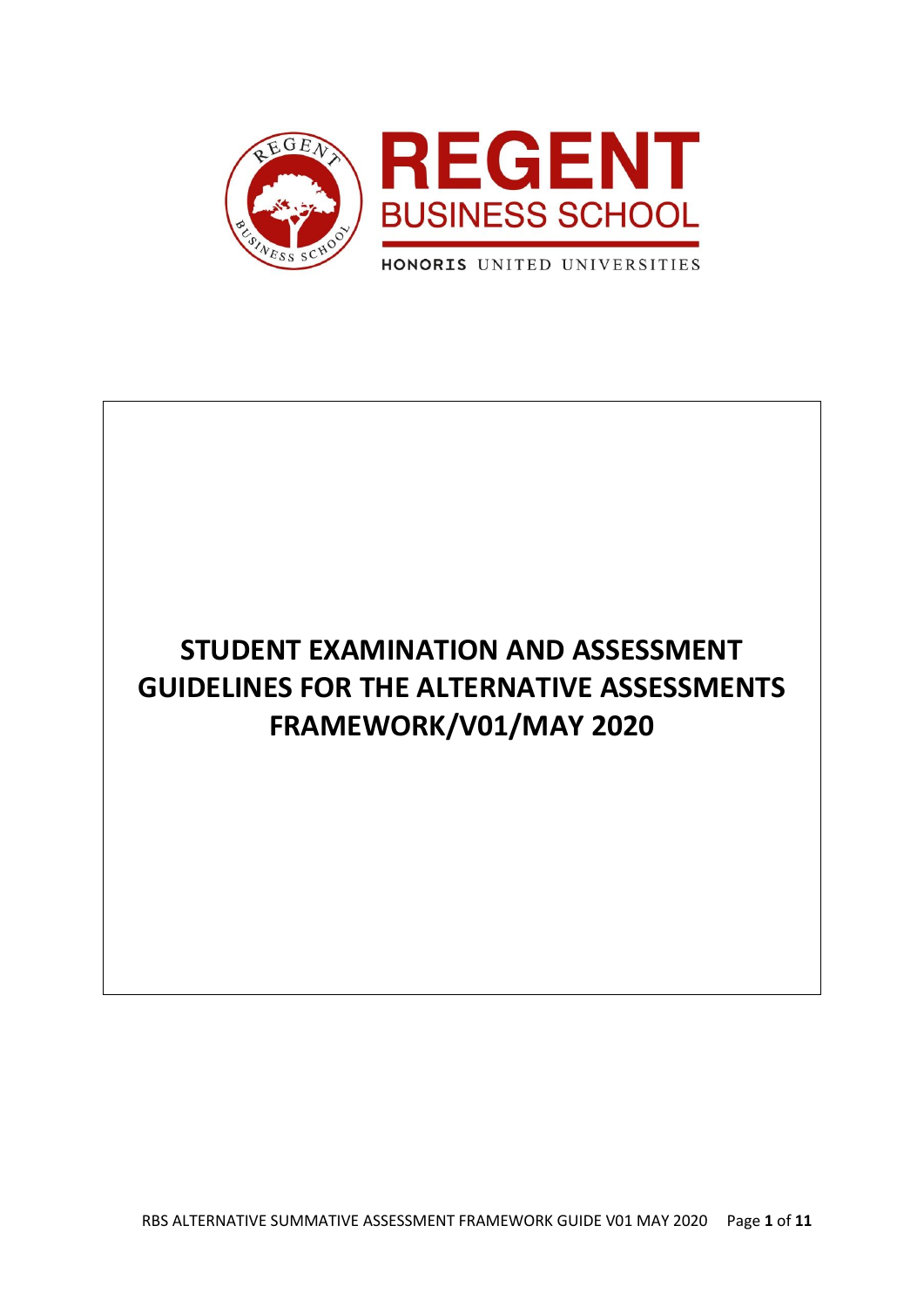## **1. INTRODUCTION**

**2. DEFINITIONS**

# **3. PURPOSE OF THE GUIDE**

#### **4. ALTERNATIVE SUMMATIVE ASSESSMENT FRAMEWORK MANAGEMENT**

- 4.1 Eligibility NQF 5 8
- 4.2 Eligibility NQF 9
- 4.3 Conducive assessment environment conditions
- 4.4 The format of a take-home, open-book assessment
- 4.5 The open-book philosophy
- 4.6 Technical guidelines, support and general rules
- 4.7 Moderation strategy
- 4.8 Examination dates and timetabling
- 4.9 Communication with Examinations Department
- 4.10 Management of the breach of alternative assessment rules
- 4.11 The supplementary and/or aegrotat assessment
- 4.12 Incommunicado
- 4.13 The viewing and re-marking of scripts
- 4.14 Marking and resulting

#### **5. APPEALS**

#### **6. VALIDITY OF ALTERNATIVE SUMMATIVE ASSESSMENT FRAMEWORK**

#### **1. INTRODUCTION**

The purpose of the Alternative Assessment Strategy Framework of REGENT Business School (see REGENT BUSINESS SCHOOL ALTERNATIVE ASSESSMENT FRAMEWORK, MAY 2020/V01), is to provide for the assessment structures, the strategy and practices for fair, valid, reliable, and accountable assessment. These structures, strategy and practices are directed by, and evaluated according to a clear set of principles governing assessment. The strategy and structures are supported by clearly documented quality-assured processes that enhance credible and trustworthy assessment, resulting and certification.

In response to the current crisis brought on by COVID-19, REGENT Business School has designed an approach that guides the conduct of assessments in the current circumstances,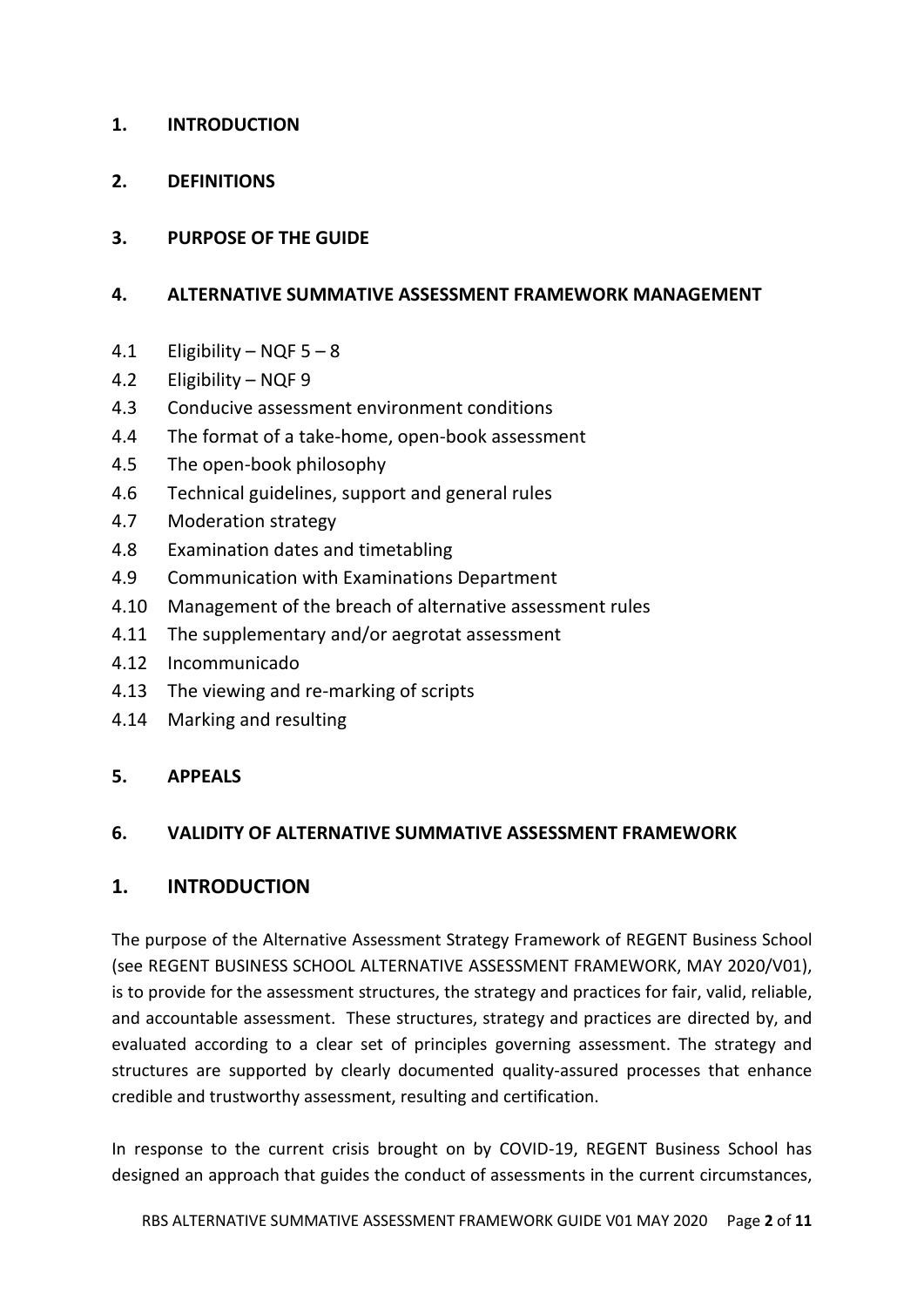necessitating adjustments to the current system. These adjustments take the form of a "takehome examination" which is essentially positioned in the open-book assessment philosophy.

# **2. DEFINITIONS**

- 'Authentic assessment' involves a range of assessment techniques that seek to make use of "real-life" scenarios for assessment, for example case studies;
- 'Open-book assessment' refers to an assessment where the student can use study material, the internet (where appropriate), or other resources, while writing the examination. This is because the assessment is about applying knowledge and problemsolving, not about the repetition of facts.
- 'Summative assessment' are "high-stakes", end of module/end of year assessments, based on the learning outcomes for the module/programme, and which enable a student to progress in/exit from, the programme;
- Take-home examination is an assessment that students do at home within a certain amount of time. Such assessments are rigorously moderated and quality assured.

# **3. PURPOSE OF THE GUIDE**

The purpose of this guide is to orientate REGENT Business School staff, students and other stakeholders to an approach that makes use of take-home examinations. The Alternative Summative Assessment Framework has been conceptualised in response to the COVID-19 pandemic, in an effort to protect our staff and students and to provide additional support to students to successfully conclude their programmes.

The guidelines address the following elements:

- Eligibility
- Conducive assessment environment conditions
- The format of a take-home, open-book assessment
- The open-book philosophy
- Technical guidelines, support and general rules
- Moderation strategy
- Examination dates and timetabling
- Communication with Examinations Department
- Management of the breach of alternative assessment rules
- The supplementary and/or aegrotat assessment approach
- Incommunicado
- The viewing and re-marking of scripts
- Marking and resulting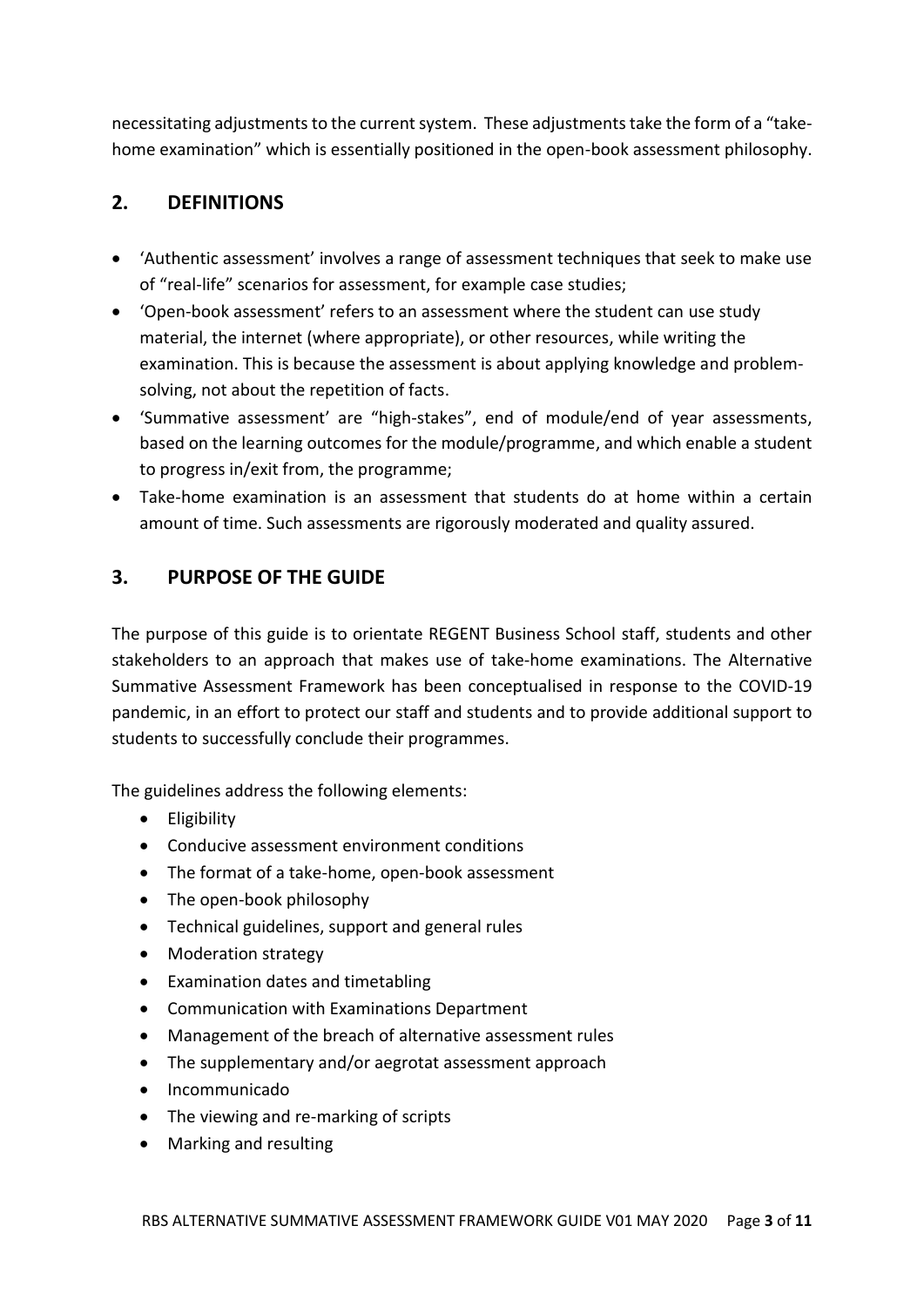## **4. ALTERNATIVE SUMMATIVE ASSESSMENT FRAMEWORK MANAGEMENT**

#### **4.1 Eligibility: NQF 5 to 8 programmes**

Criteria for eligibility to sit for the examination/assessment apply as usual. Please refer to the RBS Handbook.

As a general reminder, to be eligible to write an examination for modules on NQF 5 - 8, a student must have fulfilled the following requirements:

- Completed the compulsory assignment(s) for that module.
- Obtained a sub-minimum of 30% for the semester module assignment in order to write the examination.
- For annual modules which require two assignments, a student is also required to obtain an average of 30%.

Furthermore, promotion remains dependent on students' attainment of a sub-minimum of a total of 40 % in the summative assessment (examination paper/alternative assessment) to successfully complete the module/exit the programme.

For NQF levels 5 to 8, the final mark is calculated according to a 40/60% weighting (40% for the assignments; 60% for the summative assessment) .

A final mark of at least 50 % must be achieved to successfully complete the module/exit the programme.

#### **4.2 Eligibility: NQF 9 programmes (inclusive of the MBA programme)**

Criteria for eligibility to sit for the examination/assessment apply as usual. Please refer to the RBS Handbook.

As a general reminder, to be eligible to write an examination for modules on NQF 9, a student must have fulfilled the following requirements:

- Obtained a sub-minimum of 40% for the assignment in order to sit for the examination/alternative assessment;
- Achieved a sub minimum of 40% in the summative examination/alternative assessment;
- Obtained an overall mark of 50% in order to successfully complete a module/exit the programme.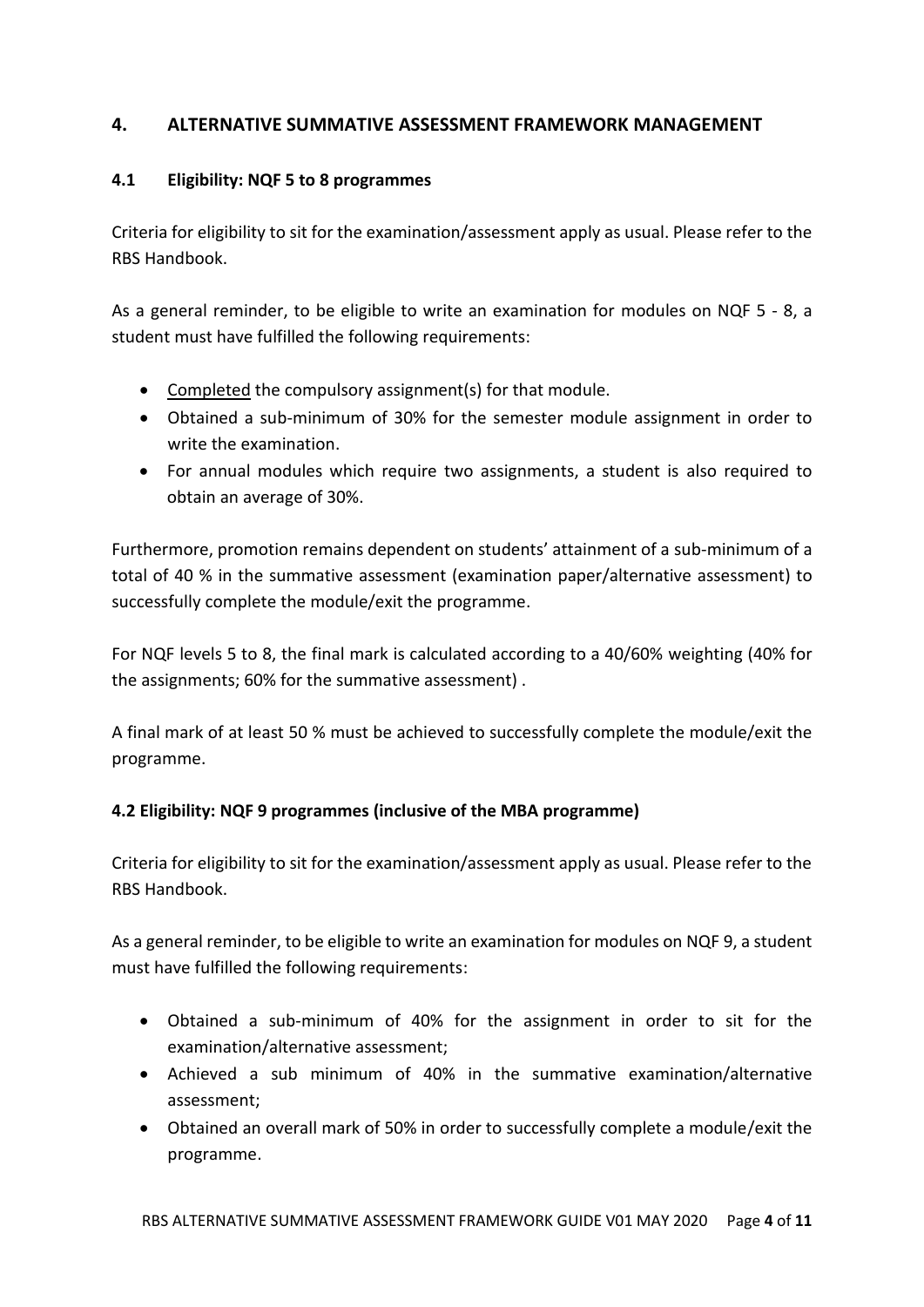#### **4.3 Conducive assessment environment conditions**

Due to the fact that assessment is conducted in the form of a "take-home" examination/assessment, students must ensure that they have a conducive environment for taking the assessment. This may include taking leave for examination/assessment days. The personalised examination timetable may be used to obtain permission from workplaces, where necessary.

The following guidelines apply:

#### **4.3.1 Prior to the assessment, students are advised to ensure that:**

- they sit in an environment that is quiet, safe and secure
- the room has sufficient lighting and ventilation
- the work area is comfortable, neat and tidy
- resources are ready for use during the examination, including books, handbooks, articles and/or other relevant texts and resources
- personal resources are available, including refreshments and/or pharmaceutical remedies that may be required
- assessment guidelines, instructions and contact details of support staff are on hand to assist with down- and uploading of papers
- internet access is stable and secure to down- and upload papers (the student portal has been zero-rated for students with Cell-C and MTN. Other students must ensure that they have sufficient data for down- and uploading)
- assessment/examination instructions and rules and personal details must be filled out prior to starting the assessment.

#### **4.3.2 During the assessment, students must ensure that:**

- they save their work regularly
- only recognised resources are used and that they are referenced, as appropriate
- examination/assessment instructions are closely followed
- examination/assessment rules are adhered to, including completing and submitting the declaration that the work that they are submitting, is their own

**Students' cellular phones should be charged and available during the assessment. This is so that moderators can undertake moderator spot checks to ensure that students are taking the examination and that they are doing their own work.**

#### **4.3.3 After the assessment, students must ensure that:**

- they have completed all the questions in the paper
- the correct document has been uploaded within the prescribed timeframe provided.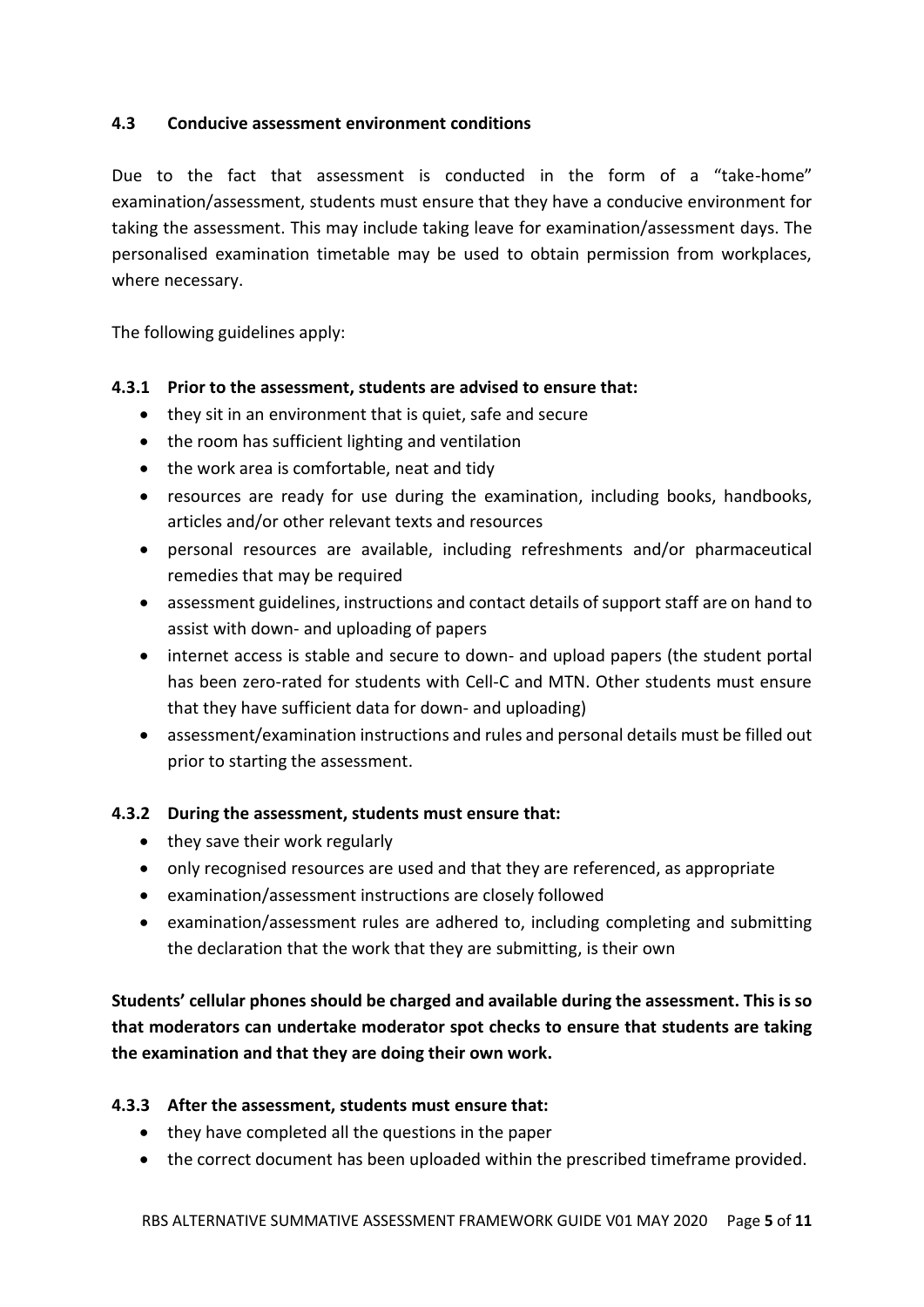#### **4.4 The format of a take-home, open-book assessment**

In general, the take-home examination will consist of different parts that seek to assess **content knowledge**, **understanding, application** and **problem-solving** (examination/assessments will differ according to the discipline and the programme level).

The principles guiding the setting and marking of the assessment are based on the following:

- the learning outcomes of the module/exit level outcomes of the programme;
- the REGENT Business School Employability Key Performance Indicators (skills);
- the required complexity levels in terms of the Bloom's Taxonomy; and
- the appropriate National Qualification Framework (NQF) level of the programme as per the level descriptors.

#### **4.5 The open-book philosophy**

As noted earlier, 'open-book assessment' refers to an assessment where the student can use study material, the internet (where appropriate), or other resources while writing the examination. This is because the assessment is about applying knowledge and problemsolving, not about the repetition of facts. Resources include the module guide, text books and recommended reading for the module, and where required, internet sources.

To answer the paper, the student will be expected to have a good understanding of the theories and constructs of the module and application of the knowledge. Students will be given the opportunity to demonstrate the ability to utilise the content of the module in new and unique ways. Insights and solving problems, not the extent to which students can remember facts, are the key elements of the assessment.

NOTE: AN OPEN-BOOK EXAMINATION IS NOT AN 'EASY' OPTION – ALL STUDENTS ARE ENCOURAGED TO PREPARE VERY WELL FOR THE ASSESSMENT.

#### **4.6 Technical guidelines, support and general rules**

In terms of the technical aspects of take-home, open-book examinations, the following guidelines and rules apply:

4.6.1 The portal will be opened at prescribed times as indicated in the personalised examination timetable issued to each student. There will be a morning and afternoon session every day.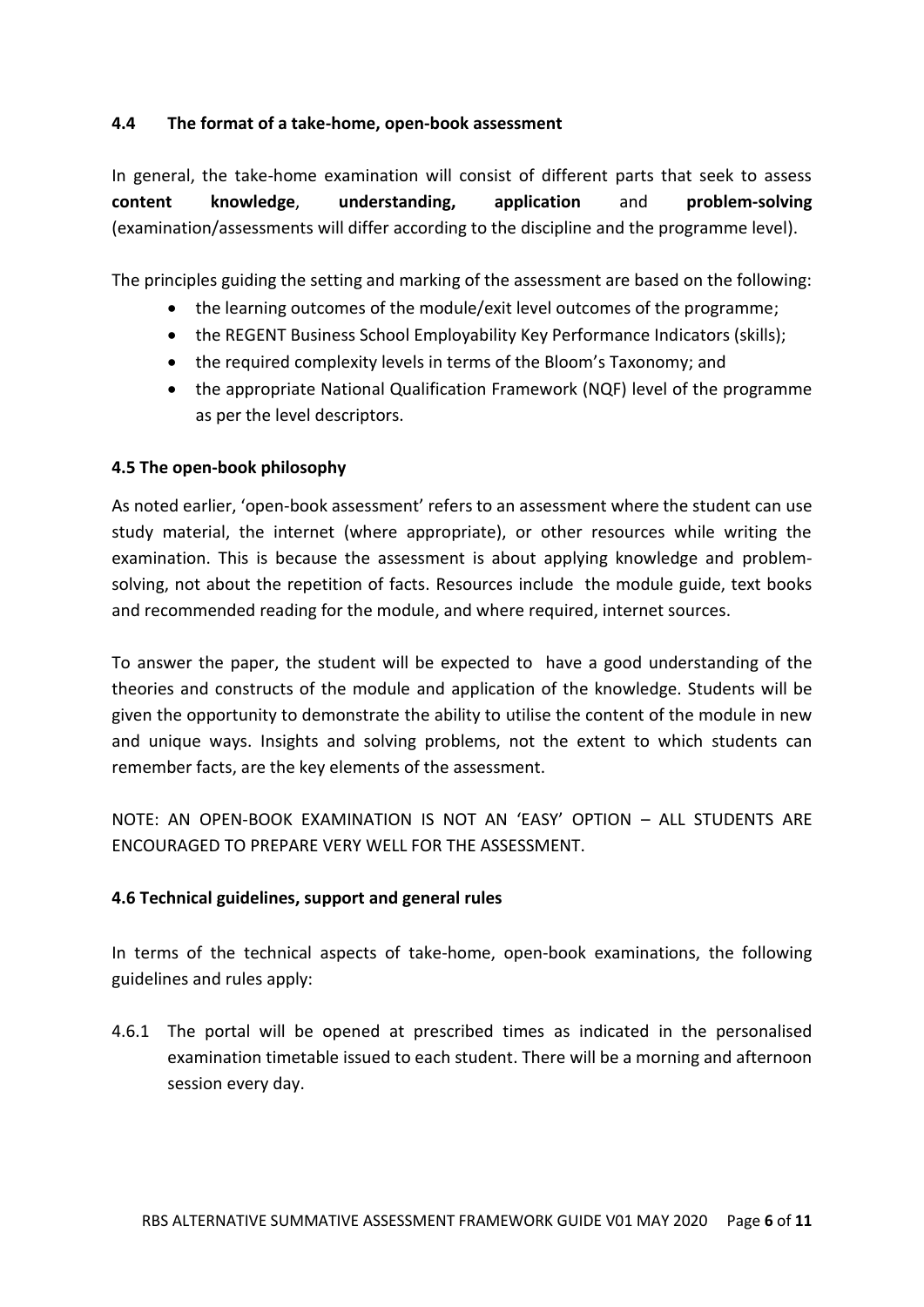- 4.6.2 The morning session starts at 8h00\*; the afternoon session starts at 13h30\* (\*Endtimes depend on the papers. In general, 2 hours have been added to all papers to accommodate the unusual circumstances).
- 4.6.3 At the given time, students will be required to download the assessments, in a similar manner to downloading assignments. Papers are completed off-line. Dedicated IT support will be on standby where students struggle to down- and upload papers.
- 4.6.4 In exceptional circumstances, where the student is unable to download/upload the paper, a dedicated email address has been made available for troubleshooting and support.
- 4.6.5 Assessment/examination rules are included in each paper, including a declaration of authenticity. This is followed by the students' personal details, as required.
- 4.6.6 Students must access the portal with their normal log-in details.
- 4.6.7 Upload completed paper within the prescribed time.
- 4.6.8 Only typed papers will be accepted. Special arrangements will be made for papers where mathematical formulae are required.

#### **4.7 Moderation strategy**

Moderation is a process applied to summative assessment to ensure fairness, consistency and the integrity of examinations/assessments. While take-home, open-book assessments are considered valid, reliable and fair, the risk of misconduct is greater than during an invigilated examination.

For this reason, the moderation strategy for take-home, open-book examinations involve:

- random spot checks during and after assessment moderators will call students during and after the assessment to verify that the student completed the assessment without assistance and that they have submitted their own work - STUDENTS MUST ENSURE THAT CELLULAR PHONES ARE CHARGED AND ON HAND WHEN THE EXAMINATION IS UNDERWAY
- a random selection of papers will be submitted through Turn-it-in to discourage plagiarism (including auto-plagiarism)
- rigorous evaluation of results, including comparative analyses of results from past examinations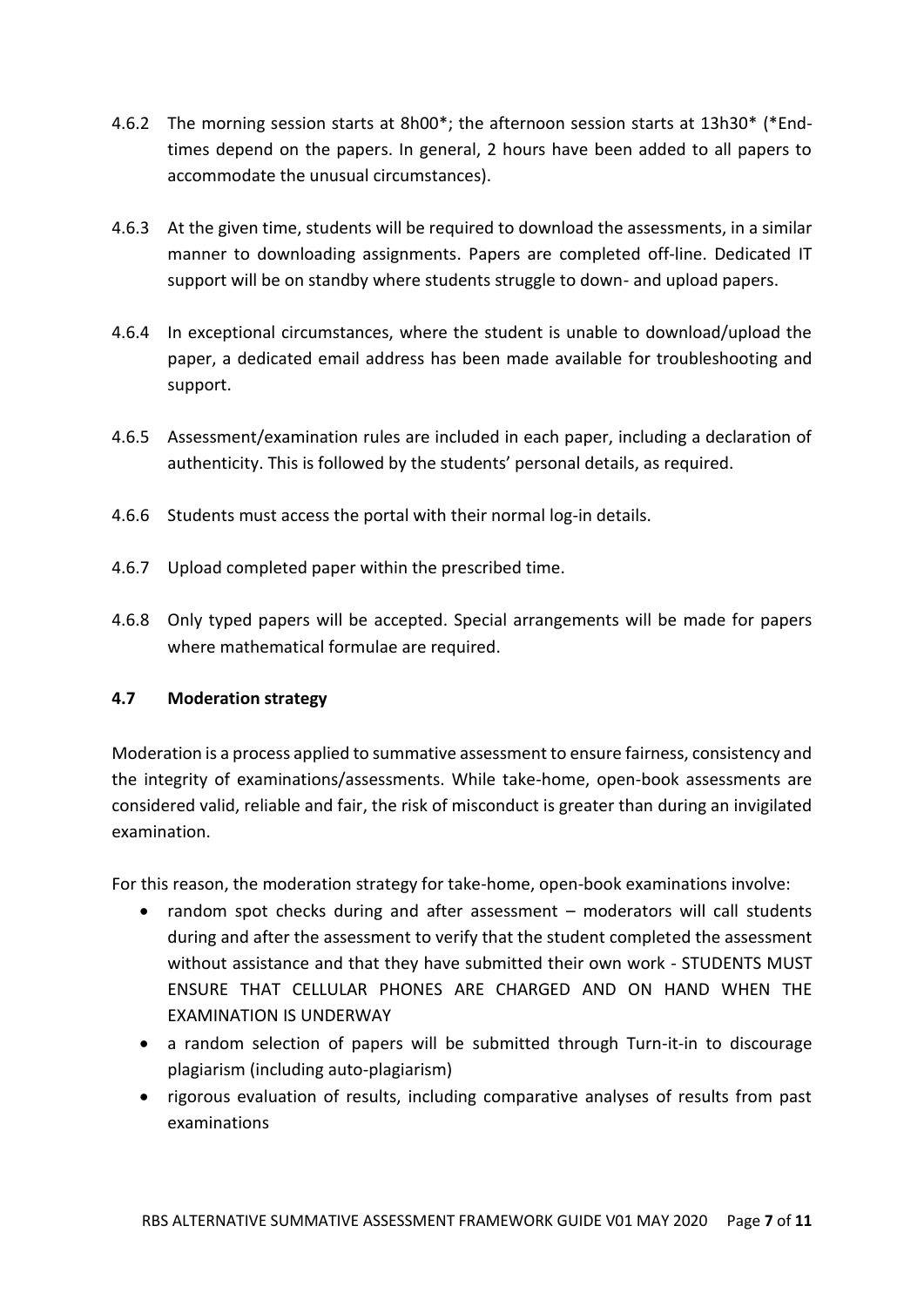The adoption of stringent moderation is in the interest of each and every student. It also ensures credibility in respect of results and certification. Misconduct and breach of examination/assessment rules will lead to disciplinary action. All transgressions should be reported immediately.

#### **4.8 Examination dates and timetabling**

Formal summative assessment in the June/July examination cycle will start on 17 June 2020; and on 9 Nov 2020 for the November examination cycle. Assessment will be conducted as far as possible as indicated in formal publications such as academic and assessment calendars.

Students will receive personalised timetables with all information related to their particular modules contained in the personalised timetable.

## **4.9 Communication with Examinations Department**

REGENT Business School is committed to ensuring a successful academic semester and supporting our students' needs under these circumstances. To this end, RBS will send out a detailed guideline on how to access the take-home assessment via the student portal one (1) week prior to the examinations.

Note: the examination department will prioritise all queries related to take-home assessment during the scheduled assessment period.

In the event of any problem experienced, students will have access to the following options for help and support:

- Report a system problem on the system
- Live Chat
- Email: exams@regent.ac.za

In addition, IT support will be readily available at all times to ensure query resolution.

#### **4.10 Management of the breach of alternative assessment rules/misconduct**

Summative assessment and/or examination misconduct is seen to be any action or attempted action that result in an unfair and dishonest academic advantage for oneself, or an academic advantage or disadvantage for any other member or members of the academic community. Such actions include behaviours such as 'cheating, plagiarism, altering academic documents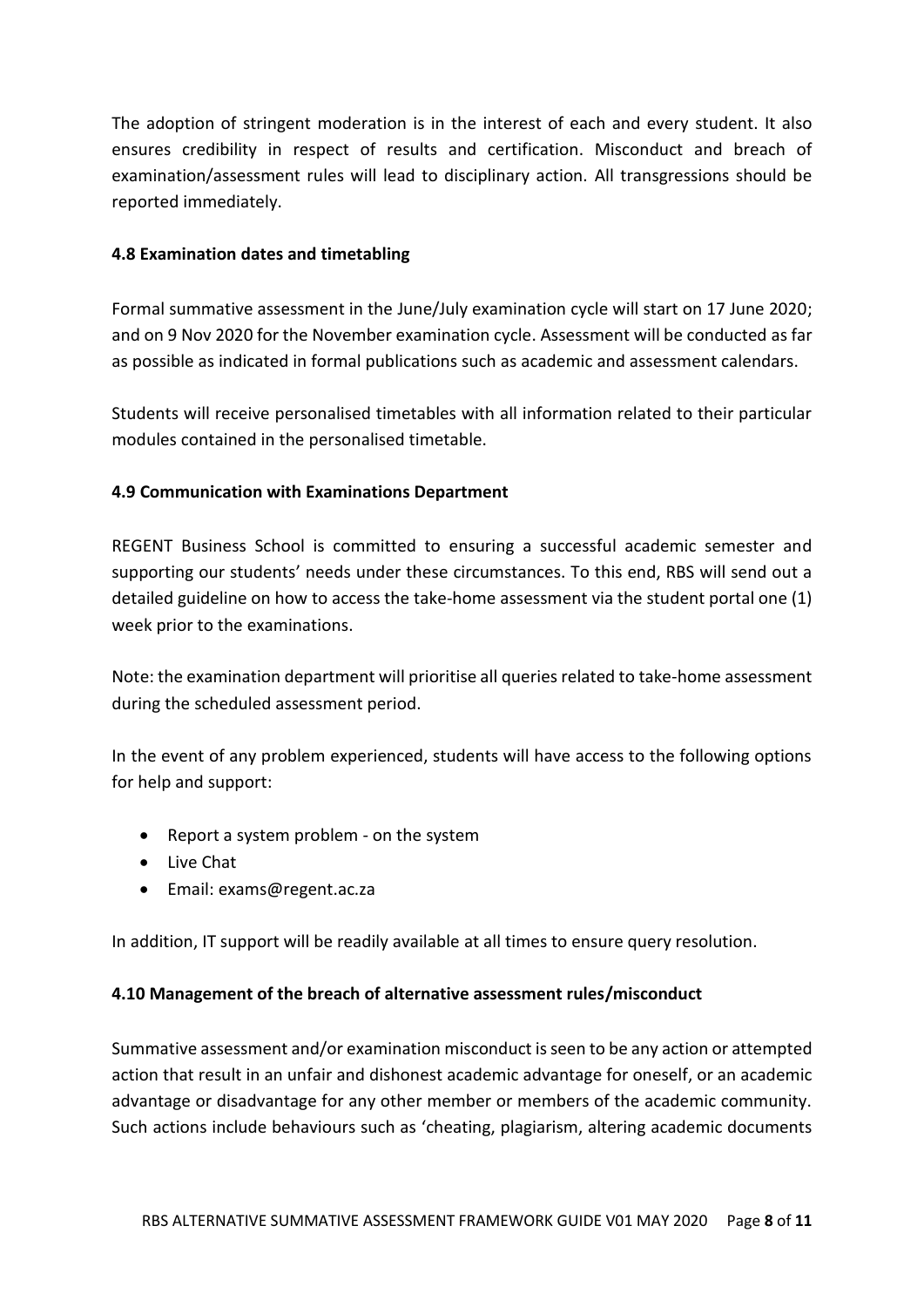or transcripts, gaining access to materials before they are intended to be available, and helping a friend to gain an unfair academic advantage'<sup>1</sup>.

'Cheating' is a form of misconduct considered to be fraudulent, deceitful, or dishonest in regards to an academic assignment, for example by 'using, or attempting to use materials, or assisting others in using materials, that are prohibited or inappropriate in the context of the academic assignment<sup>'2</sup>.

Examples of assessment and/or examination misconduct include:

- Copying or attempting to copy from others
- Helping other with answers with another person during an examination/assessment
- Pre-programming devices to contain answers for the assessment
- Use of unauthorized materials, pre-prepared answers, written notes, or concealed information
- Asking others to do an assessment on their behalf
- Submitting the same assignment for more than assessment
- Collaborating with others on an assessment where teamwork is not an explicit requirement
- Sitting for an examination/assessment for another person or asking someone to take an examination for them.

'Plagiarism' refers to academic theft of another person's ideas and work when the student does not acknowledge the use of such intellectual material.

Examples of plagiarism include:

- Copying of passages from works of others without acknowledgment of the original author
- Use of the views, opinions, or insights of another person as their own
- Paraphrasing of another person's characteristic or original phraseology, metaphor, or other literary device without acknowledgment
- Self-plagiarism.

#### **4.11 Supplementary and/or aegrotat assessment**

Eligible students may sit for a supplementary assessment. Current rules and procedures apply. Likewise, where students are unable to sit for the June 2020/November 2020 assessment due to ill health or other relevant reasons, they may apply for an aegrotat examination. The

<sup>1</sup> <https://sa.berkeley.edu/conduct/integrity/definition>

<sup>2</sup> As above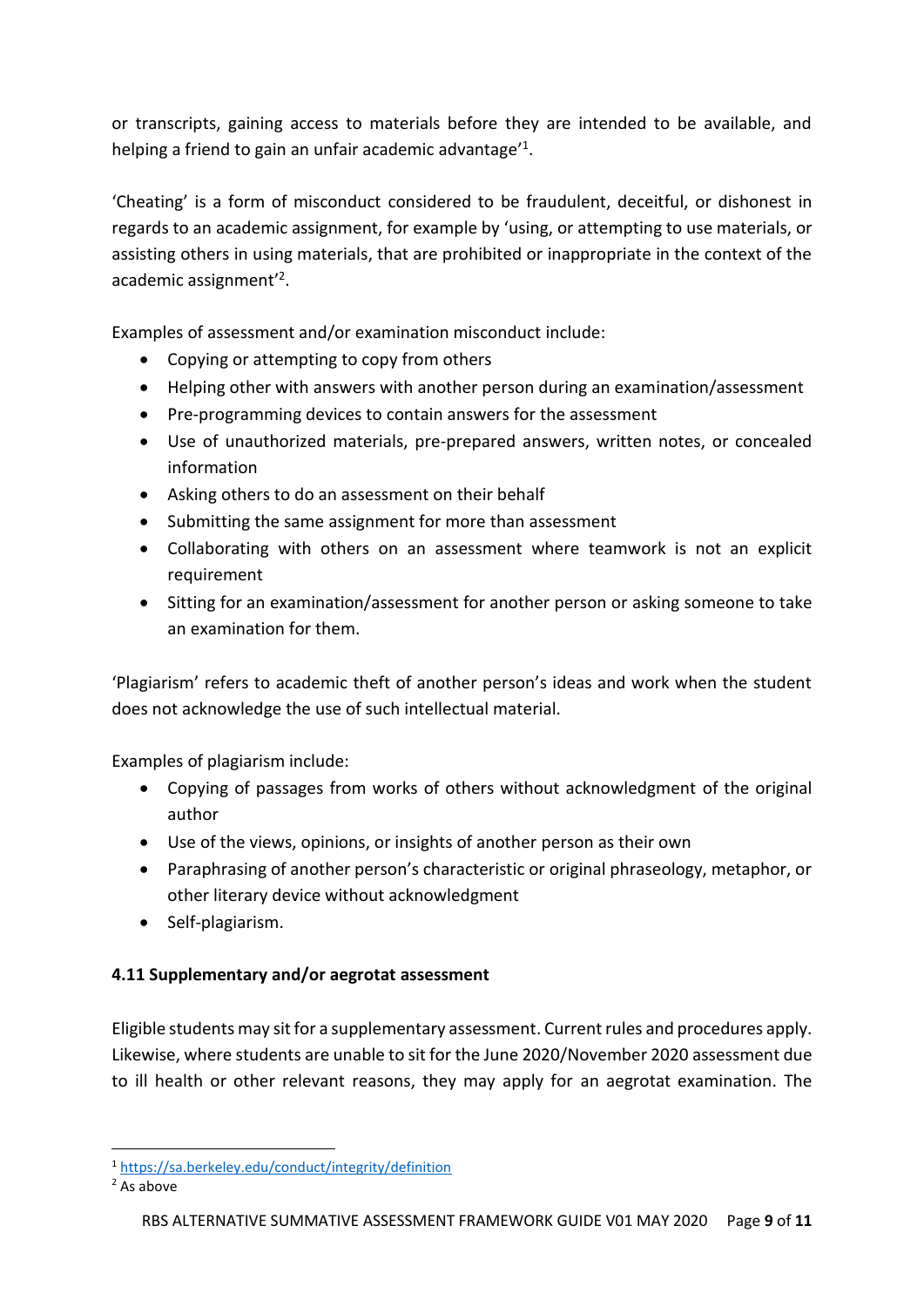decision regarding supplementary/aegrotat examinations will be decided through established frameworks. Please refer to the RBS Handbook.

#### **4.12 Incommunicado**

Where clashes occur in the examination/assessment timetable, students may apply for an aegrotat examination. All the normal rules, procedures and frameworks apply.

#### **4.13 The viewing and re-marking of scripts**

In keeping with social distancing rules under COVID-19 conditions, students will not be allowed to view scripts after the assessment. Instead, students will be put into contact with the relevant tutor for additional support, as appropriate.

Students may request a re-mark of scripts as per established application processes and frameworks. Please refer to the RBS Handbook.

#### **4.14 Marking and resulting**

Marking and resulting are according to the established institutional assessments and moderation frameworks, and are subject to the normal governance structures, for example the Examination Board.

#### **5. APPEALS**

#### **5.1 Appeals policy**

The institutional appeals policy is available for all assessment-related complaints and grievances. Formal complaints must be made in writing on the Complaints Form [RBS EX 8.3.1] and addressed to the Dean.

The Appeals Committee will consider the following matters in respect of assessment:

- Fairness of the assessment
- Justness of the assessment process, including just assessment rules
- Openness and transparency in terms of the requirements
- Misconduct and breaches of assessment rules
- Confidentiality of personal data and results
- Promptness of processing of results

Appeals are heard according to the established institutional frameworks, and are subject to the normal governance structures, for example the Appeals Committee.